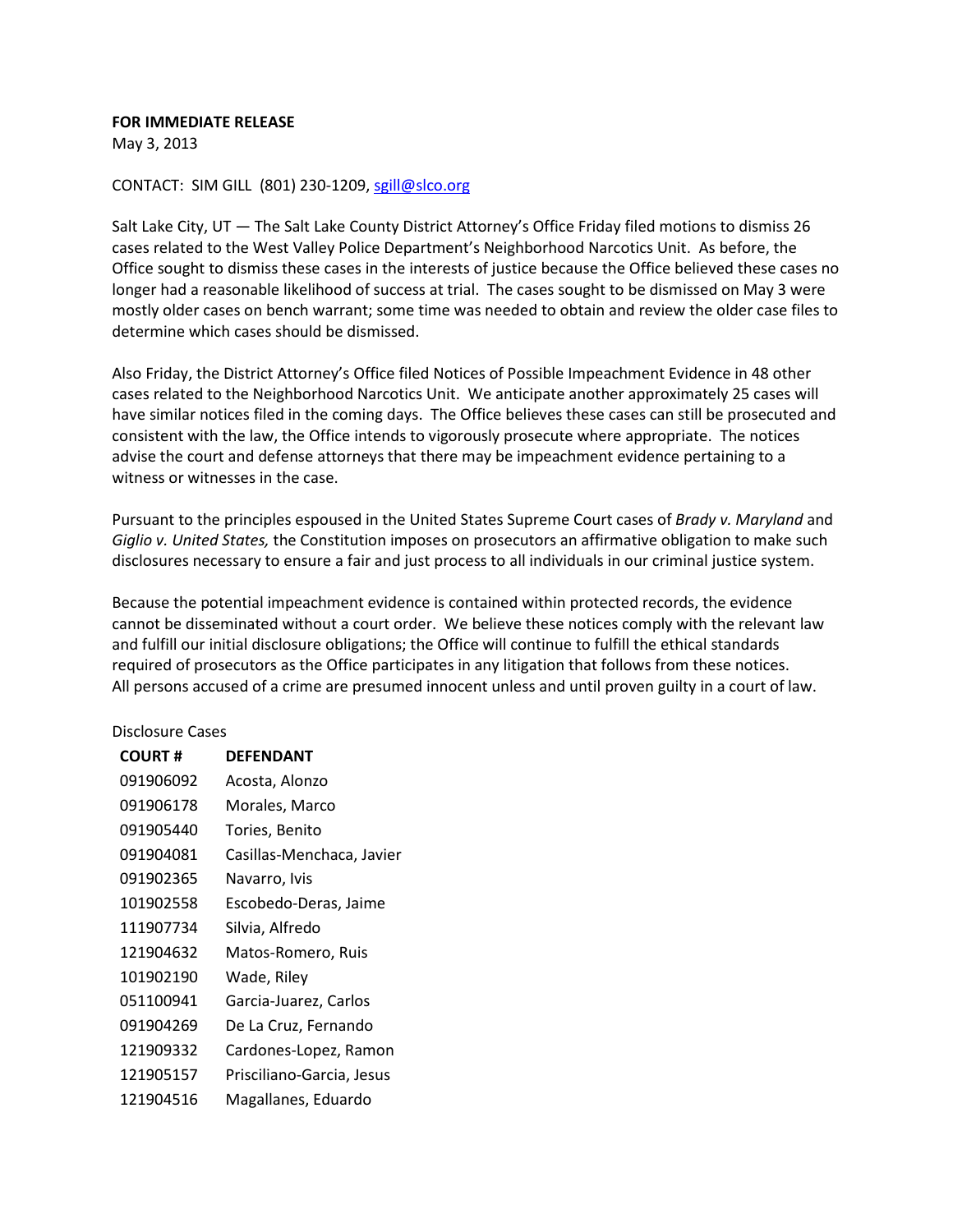| 111902107 | Garcia, Alonso            |
|-----------|---------------------------|
| 111901958 | Carranza, Jose            |
| 091908355 | Pineda, Juan              |
| 081909034 | Huerta, Silvestre         |
| 081908209 | Garcia-Alvarado, Jose     |
| 051100942 | Villasenor, Juan          |
| 091906091 | Navarro, Marvin           |
| 091906989 | Gomez-Velazquez, Samuel   |
| 091907171 | Flores-Hernandez, Javier  |
| 111901240 | Quinian, Lindsey          |
| 091909040 | Garcia, Teresa            |
| 091908836 | Benitez, Juan             |
| 091910124 | Alvarez-Martinez, Alfredo |
| 101900023 | Olivares, Jorge           |
| 101900538 | Zuniga-Navarro, Fredi     |
| 101900263 | Miranda-Villegas, Luis    |
| 091904633 | Sanchez, Gabriel          |
| 091905589 | Engombia, Alejandro       |
| 091907055 | Ortiz, John               |
| 091910186 | Navarro-Lizama, Jose      |
| 091910107 | Martinez-Lopez, Eduardo   |
| 091910110 | Martinez, Orozco          |
| 061908189 | Ojeda, Maria              |
| 081906821 | Perez, Juan Carlos        |
| 081908211 | Medina-Briseno, Antonio   |
| 081908144 | Briseno, Jose             |
| 091900826 | Hernandez, Felipe         |
| 081909816 | Toledo, Jose              |
| 101903038 | Ocampo-Briones, Ulises    |
| 091907372 | Lopez-Guzman, Jesus       |
| 121903498 | Chappell, Tina            |
| 131900144 | Garcia, Ernest            |
| 121910856 | Walton, Thomas            |
| 121908247 | Flores, Anthony           |

## **Dismissed Cases**

# **COURT # DEFENDANT** Hernandez, Luis Melender, Victor